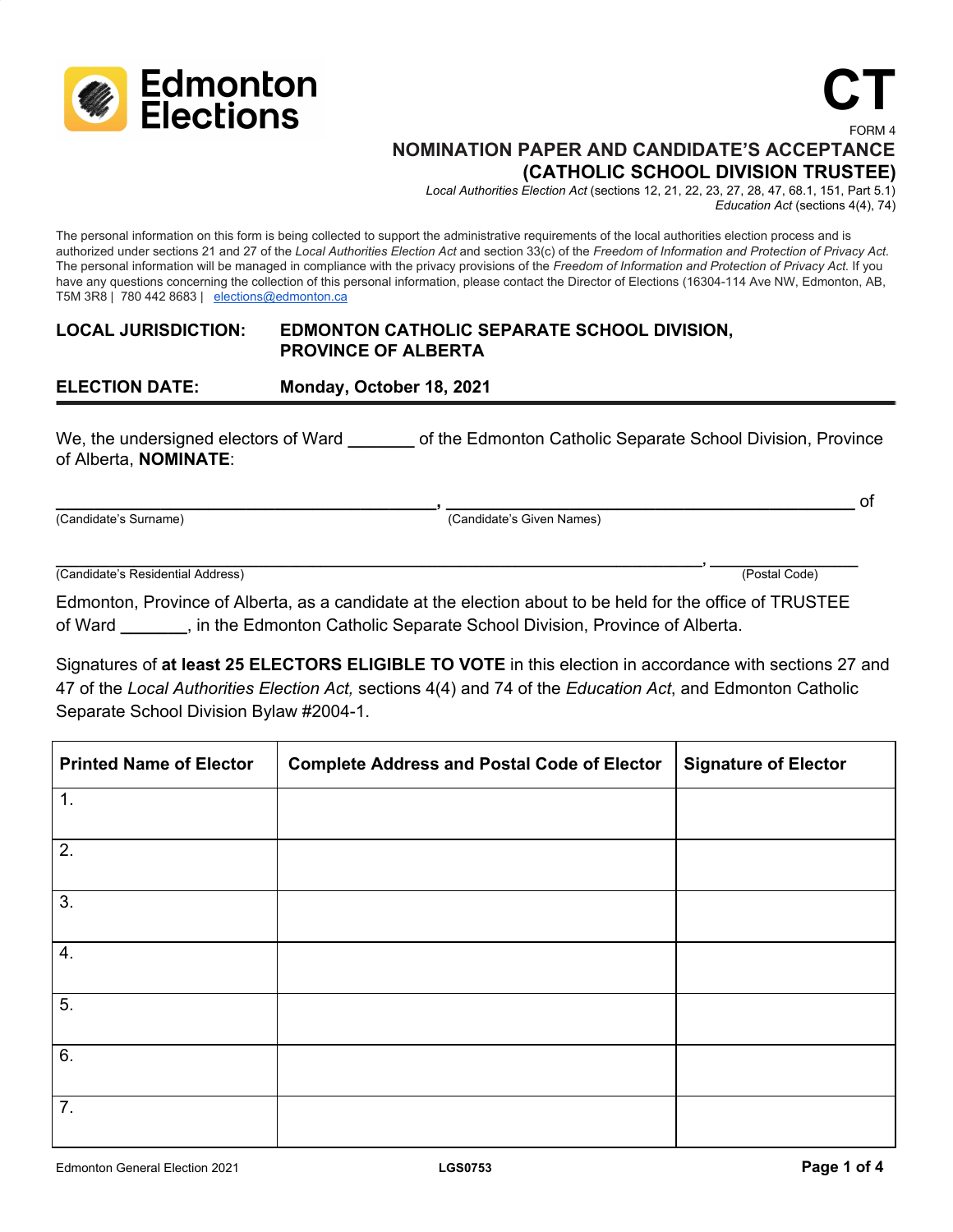

# **CT** FORM 4

# **NOMINATION PAPER AND CANDIDATE'S ACCEPTANCE (CATHOLIC SEPARATE SCHOOL DIVISION TRUSTEE)**

We, the undersigned electors of Ward \_\_\_\_\_\_\_ of the Edmonton Catholic Separate School Division, Province of Alberta, **NOMINATE**:

**\_\_\_\_\_\_\_\_\_\_\_\_\_\_\_\_\_\_\_\_\_\_\_\_\_\_\_\_\_\_\_\_\_\_\_\_\_\_\_\_**, **\_\_\_\_\_\_\_\_\_\_\_\_\_\_\_\_\_\_\_\_\_\_\_\_\_\_\_\_\_\_\_\_\_\_\_\_\_\_\_\_\_\_\_\_\_\_\_** (Candidate's Surname) (Candidate's Given Names)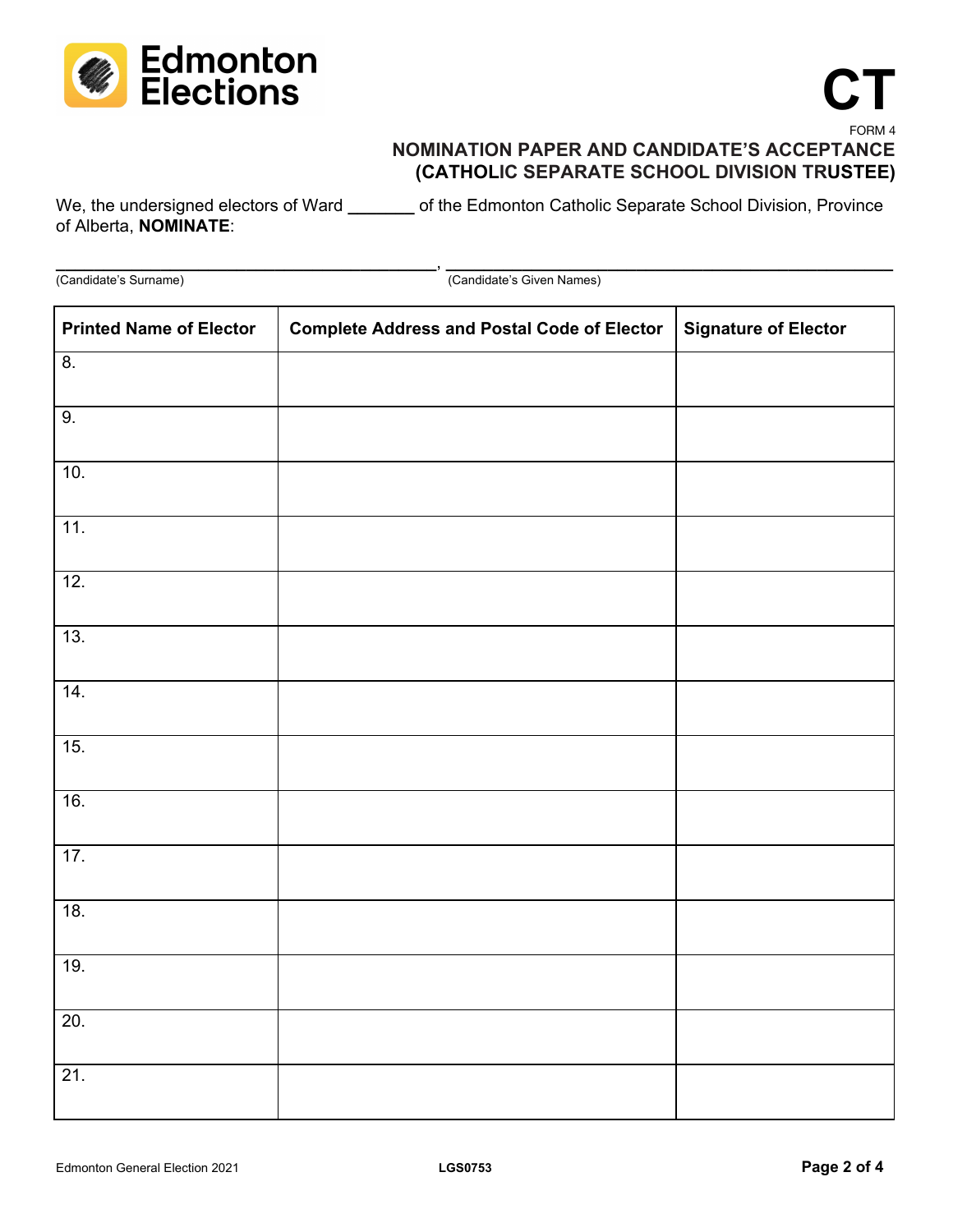

# **CT** FORM 4

# **NOMINATION PAPER AND CANDIDATE'S ACCEPTANCE (CATHOLIC SEPARATE SCHOOL DIVISION TRUSTEE)**

We, the undersigned electors of Ward \_\_\_\_\_\_\_ of the Edmonton Catholic Separate School Division, Province of Alberta, **NOMINATE**:

**\_\_\_\_\_\_\_\_\_\_\_\_\_\_\_\_\_\_\_\_\_\_\_\_\_\_\_\_\_\_\_\_\_\_\_\_\_\_\_\_**, **\_\_\_\_\_\_\_\_\_\_\_\_\_\_\_\_\_\_\_\_\_\_\_\_\_\_\_\_\_\_\_\_\_\_\_\_\_\_\_\_\_\_\_\_\_\_\_** (Candidate's Surname) (Candidate's Given Names)

| <b>Printed Name of Elector</b> | <b>Complete Address and Postal Code of Elector</b> | <b>Signature of Elector</b> |
|--------------------------------|----------------------------------------------------|-----------------------------|
| 22.                            |                                                    |                             |
| $\overline{23}$ .              |                                                    |                             |
| 24.                            |                                                    |                             |
| 25.                            |                                                    |                             |
| 26.                            |                                                    |                             |
| 27.                            |                                                    |                             |
| 28.                            |                                                    |                             |
| 29.                            |                                                    |                             |
| 30.                            |                                                    |                             |
| 31.                            |                                                    |                             |
| 32.                            |                                                    |                             |
| 33.                            |                                                    |                             |
| 34.                            |                                                    |                             |
| 35.                            |                                                    |                             |